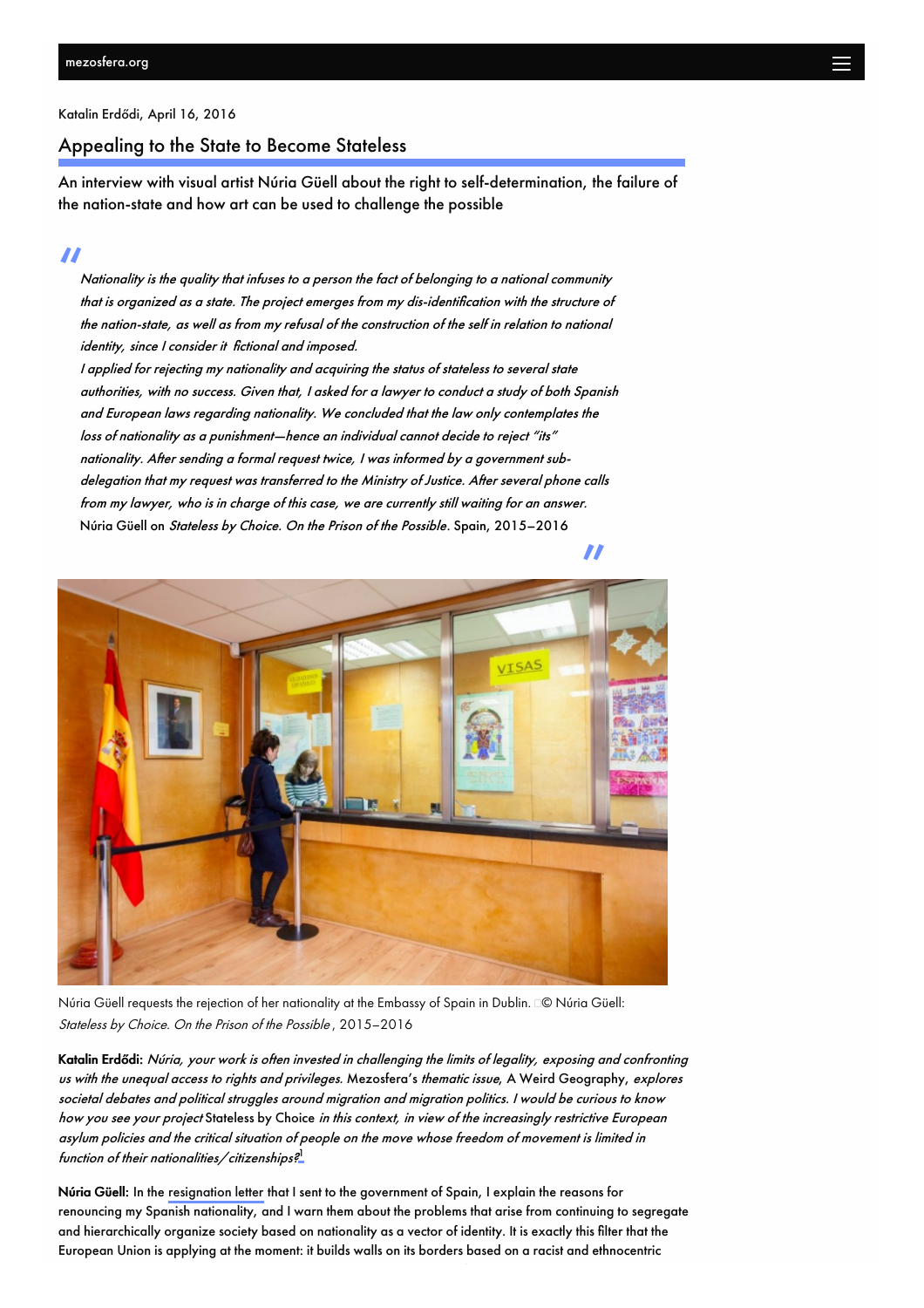ideology. An ideology that is inherent to the nation-state, and by way of institutionalization, it also creates mental borders that define social relations and make the dehumanization of racialized people seem natural. It is precisely the way in which the nation-state and its (physical, legal, symbolical, cultural) borders are organized that permits this. For example, the famous "one-for-one deal" of the EU-Turkey agreement is clearly a measure to discipline and punish those who cross and thus challenge the European borders, born from the desire of certain politicians to set examples. "Europe agrees to grant asylum to the same number of Syrian refugees as those deported from Greece to Turkey, BUT will control and make sure that the people who receive this right to asylum or visa, are not the ones who have been deported." I consider such politicians to be the true terrorists of Europe: their rhetoric thrives on the creation of terror, while they seal off Fortress Europe with the help of new legislation, causing death and suffering on too many occasions, and affecting thousands of people who are actually fleeing death in their countries of origin.

### KE: How do you see the artist's role and the potential of artistic intervention in addressing the question of rights and privileges?

NG: Our perception of the world is conditioned and informed by our experiences, and thus inseparable from our position in society, as defined by race, gender, and social class. This is why we often enjoy our privileges in an unreflected, unconscious way: we consider them to be natural. I believe that in order to understand our position and situate ourselves on a cartography of identities imposed by the coloniality of power, it is necessary to recognize our privileges, and either renounce them or use them consciously, to decolonize, deconstruct, and dis-identify ourselves. In many of my art projects, I make use of the privileges that I have as a white, Spanish, European woman, because I believe that the public voice inherent to artistic practice, as well as its critical distance, provides a relevant strategy to make visible all that is concealed and invisibilized by normalization. Furthermore, I would find it dishonest not to use this as a semantic element in my work, because even if I don't make them visible, these privileges are inevitably informing my works, as they are social attributes of my person. I use my privileges, but I also assume risks in the process because I manifest them, I challenge their limits, and when you do such things, you also become vulnerable, as your use of these privileges can backfire. After some consideration, I decided to start demanding the same engagement from the art institutions that I collaborate with, as they enjoy much more privileges than I can ever hope to. It often happens that institutions want to exhibit works that are political, but in the meantime, they do not want to implicate themselves politically, justifying this with a supposed need to stay neutral. I do not agree with this premise: if we expect someone else to take risks, then so should we, especially when it comes to institutions responsible for producing, managing, and diffusing culture. Opting not to take a position seems to me rather unethical.



Video still of the artist submitting the application to reject her citizenship in Dublin. The authorities opened the envelope, read it and ordered her to go upstairs to the office of the consul. Afterwards they refused to send the letter to the Spanish Government, so she sent it directly by registered mail. © Núria Güell: Stateless by Choice. On the Prison of the Possible, 2015–2016

KE: Becoming stateless is <sup>a</sup> radical gesture of renouncing certain privileges, while it can also be seen as an ultimate act of self-empowerment. This makes your endeavor extremely ambiguous, as emancipation and empowerment can only be achieved by self-exclusion. Your initiative raises questions around post-identity politics and new forms of community that many political thinkers also discuss, and it brings to mind notions such as "bare life," conceptualized by Walter Benjamin and Giorgio Agamben. Could you tell me how you relate your artistic work to current dilemmas around forms and strategies of political organization?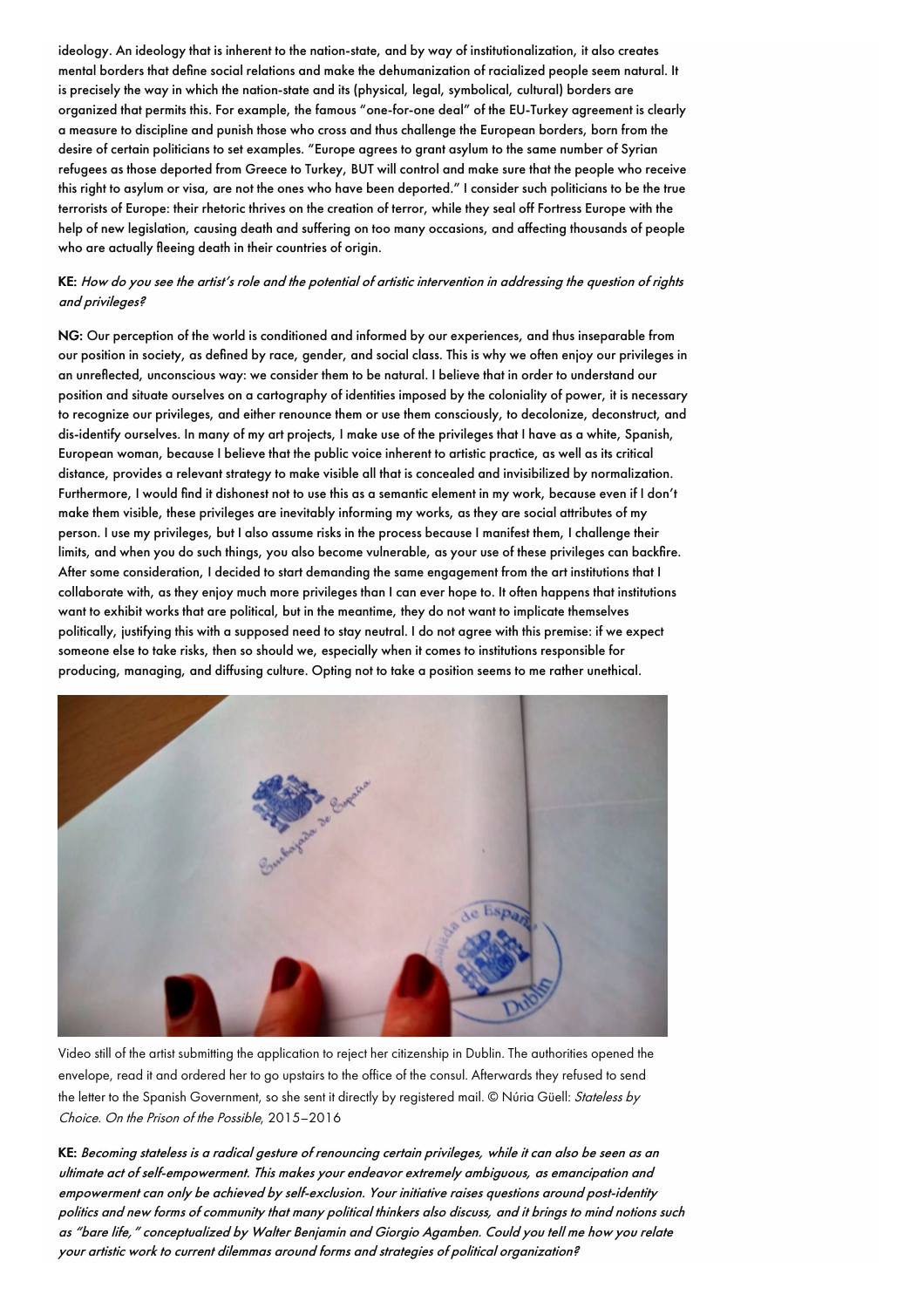NG: In the current times of triumphant globalization and neoliberalism, the nation-state has lost its legitimacy: it no longer represents the sovereign people, as sovereignty is actually wielded by banks, corporations, and the International Monetary Fund. As Zygmunt Bauman points out, earlier institutions of power were accepted and affirmed, because they provided social security to their citizens. However, currently the nation-state is no longer able to guarantee social rights, it only caters to the necessities, desires, and whims of cross-border global capitalism.

The nation-state is no longer able to enforce labor laws and workers' rights that benefit the majority, it is not able to collect taxes from neither the rich, nor the corporations, it cannot guarantee a public health care system, it is not able to stop banks from blocking their clients' saving accounts, and it is definitely not able to sustain its role in guaranteeing *social security*. Therefore, the only way it can continue legitimizing itself is by creating fictitious terror, a culture of fear in its population, in order to guarantee the *personal security* of its people. This brings us to Agamben: the state invents an enemy, an unreal external threat, which can be terrorists or the "invasion" of migrating people, enabling it to build fences along the borders and heavily arm police forces, in order to publicly justify its role as the protector of personal security. It creates fear and terror in order to legitimize itself. For this reason, I think that analyzing the way in which we are constructing and categorizing the other is a necessary task at the moment. It goes without saying that nationality plays an essential role in this process. Returning to your question, keeping the failing structure of the nation-state in mind, we need to focus on building collectivities that can foster a feeling of belonging and community that allows us to feel secure independently from the state. At this point, on a conceptual level, my project resonates with political initiatives of post-state self-organization that allow us to break the social contract with the state and create new social contracts based on popular, grassroots self-organization.

KE: Statelessness is often discussed as <sup>a</sup> state of exception and, in this sense, your project is also challenging the possible to create an exception and break with the norm. How is the notion of exception relevant to your artistic practice and thinking?

NG: Alongside reflecting on my own position in society, I am also interested in using the privileges that the art world provides me with, as a resource in my artistic practice. As we all know, in the course of history, artists have strived to secure the autonomy of art and in this way, liberate themselves from politics, religion, and other powers that have instrumentalized art for their own interests. However, the resulting autonomy can quickly become something problematic, in the sense that it can neutralize artistic production and result in disengagement, confining art to the realm of the symbolic, where it can be exploited by capital. At the same time, we can use this autonomy for our own interests. This is where the exception comes into play: we can use the space of "tolerance" provided by the autonomy of art to generate spaces of exception. In my practice, for example, I use art as an "umbrella of protection" that allows me to work with certain illegalities as meaningful resources. When the "state of exception" that Agamben talks about becomes the rule, we can use art to produce micro-exceptions. Although they only open up fleeting, temporary spaces, I see their potential in the way they generate other possibilities, other frameworks of meaning that create cracks in the system and thus sabotage the hegemonic discourse.



Núria Güell requests the rejection of her nationality at the Immigration Office in Barcelona. © Núria Güell: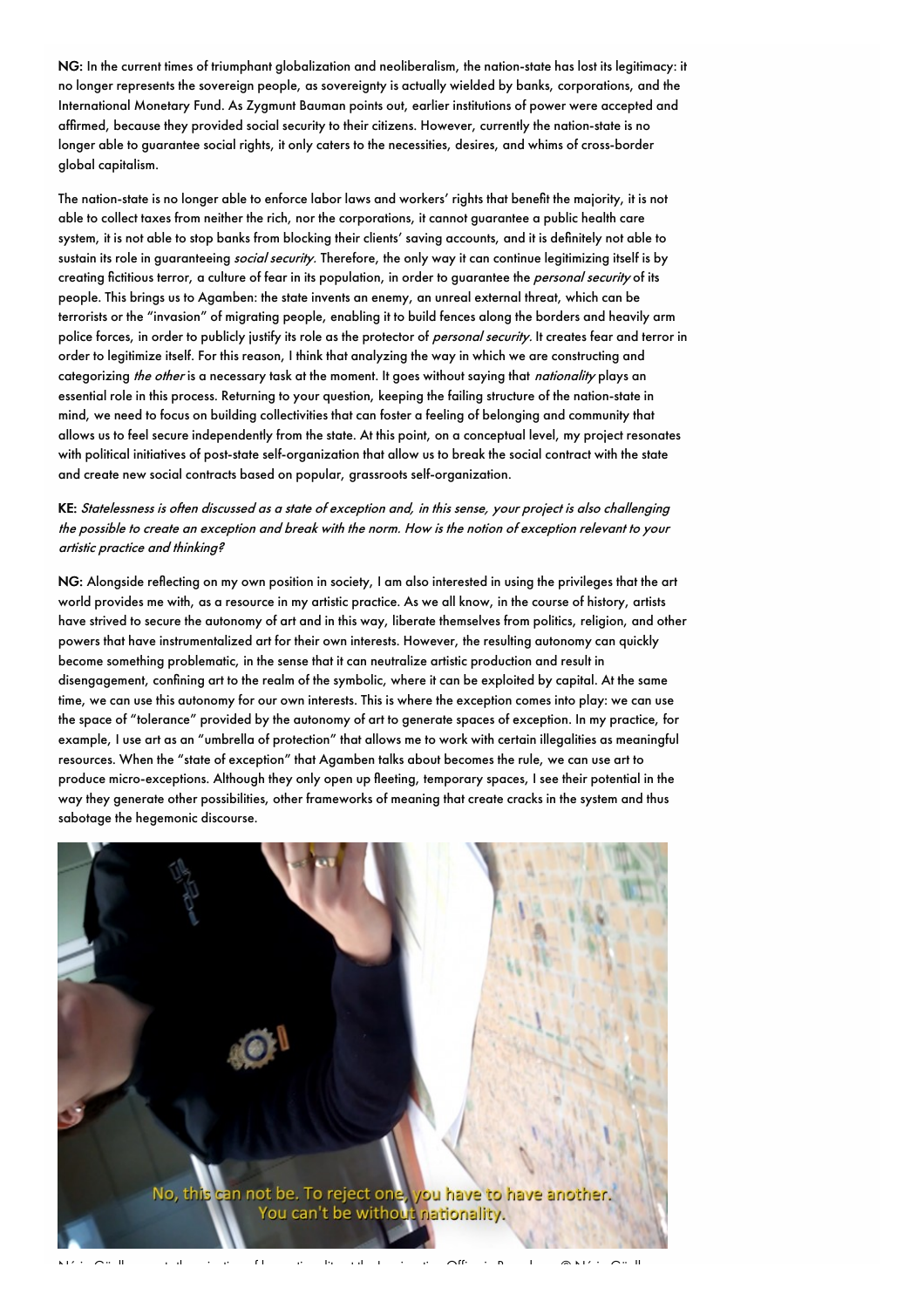Núria Güell requests the rejection of her nationality at the Immigration Office in Barcelona. © Núria Güell: Stateless by Choice. On the Prison of the Possible , 2015–2016

KE: You stress the significance and the seeming impossibility of self-determination on an individual level when it comes to deciding about our own nationality, calling it the "prison of the possible." Self-determination is at the same time an important prerogative of the nation-state in international law, which can be seen as an emancipatory development in the late 19th-early 20th century, and it has played an important role in struggles against colonialism. How do you plan to apply self-determination on an individual level?

NG: Yes, the right to self-determination was articulated in an international context during World War I and is recognized as a political principle. Later on, in 1960, it became a fundamental right, adopted in the declaration that granted independence to colonial countries and people, stating: "All peoples have the right to self-determination; by virtue of that right they freely determine their political status and freely pursue their economic, social and cultural development." Drawing on these developments, I started a legal investigation in collaboration with a lawyer, in which we ask ourselves: is it possible that a person exercises the right to selfdetermination individually? Furthermore, is it possible to exercise this right to renounce nationality and therefore the homeland? Is there a legal way in the current jurisdiction to exercise self-determination on an individual level? The investigation revealed that one cannot exercise the right to self-determination individually, because the configuration and definition of this right is based on a collectivity of people who have the right to decide to whom they subject themselves to, how they are organized, and finally, how they live. The most interesting about the study is that it revealed that the right to self-determination aims "to establish a unit of collectivity that demands to be acknowledged as a state or nation," meaning that the only option seems to be reproducing the current system and creating another state. With my proposal, I want to avoid reproducing this and therefore I appeal for my individual right to decide whether or not I want to be a part of a nation-state that is, I am fighting for the freedom of renouncing what has been attributed to me unilaterally: my nationality. At this point in the legal investigation, it seems that we have only one option: to file a demand to the state for not guaranteeing a basic right with the aim of exercising it. According to Article 1 of the Universal Declaration of Human Rights, all human beings are born free . However, this article and "human right," as we have seen above, is reduced to being purely rhetorical, a mere lip service.

KE: Could renouncing nationality become the next wave of liberation movements? Do you see your work as <sup>a</sup> singular, symbolic act, or could you also imagine it having <sup>a</sup> domino effect and repercussions in the political arena and not only the artistic field?

NG: My work is an artistic project that takes a radical political position as its point of departure. It is based on a singular and extremely personal experience, but at the same time, it envisages a collective subject. I am certain that it could have a domino effect, as I have already received several mails from strangers, asking me about the process with the intention of replicating it. It is not surprising that many people do not want to construct a homeland out of an accident: the state is a fictive, imaginary community, and nationality has more to do with tax laws than with identity. As Marx put it, the bourgeoisie invented nationalism, in order to divide the working class. As I see it, it is exactly for this reason that the state is rejecting my request to become stateless, as it would have political impact and could be used by other people.

Interview by Katalin Erdődi.

The present text is a revised version of the eponymous interview published in How to build a manifesto for the future of a festival. Not only but also. Italian and English edition cur. [Blanga-Gubbay](http://www.ibs.it/code/9788894106831/zzz99-blanga-gubbay-d-piazza/how-to-build-a.html) D., Piazza L. A., 2016, Santarcangelo Festival Teatro.

### About the artist

The work of Núria Güell analyzes how power oppresses and affects subjectivity through submission, specifically by means of established legality and hegemonic morality. Her resources for artistic intervention are based on flirting with established powers and with the privileges of the art world, as well as the complicity with different allies. Her practice mingles with her own life developing as disruptive tactics in specific contexts with the aim of subverting the imposed relations of power and questioning the commonly assumed identifications. Read more at [nuriaguell.net](http://www.nuriaguell.net)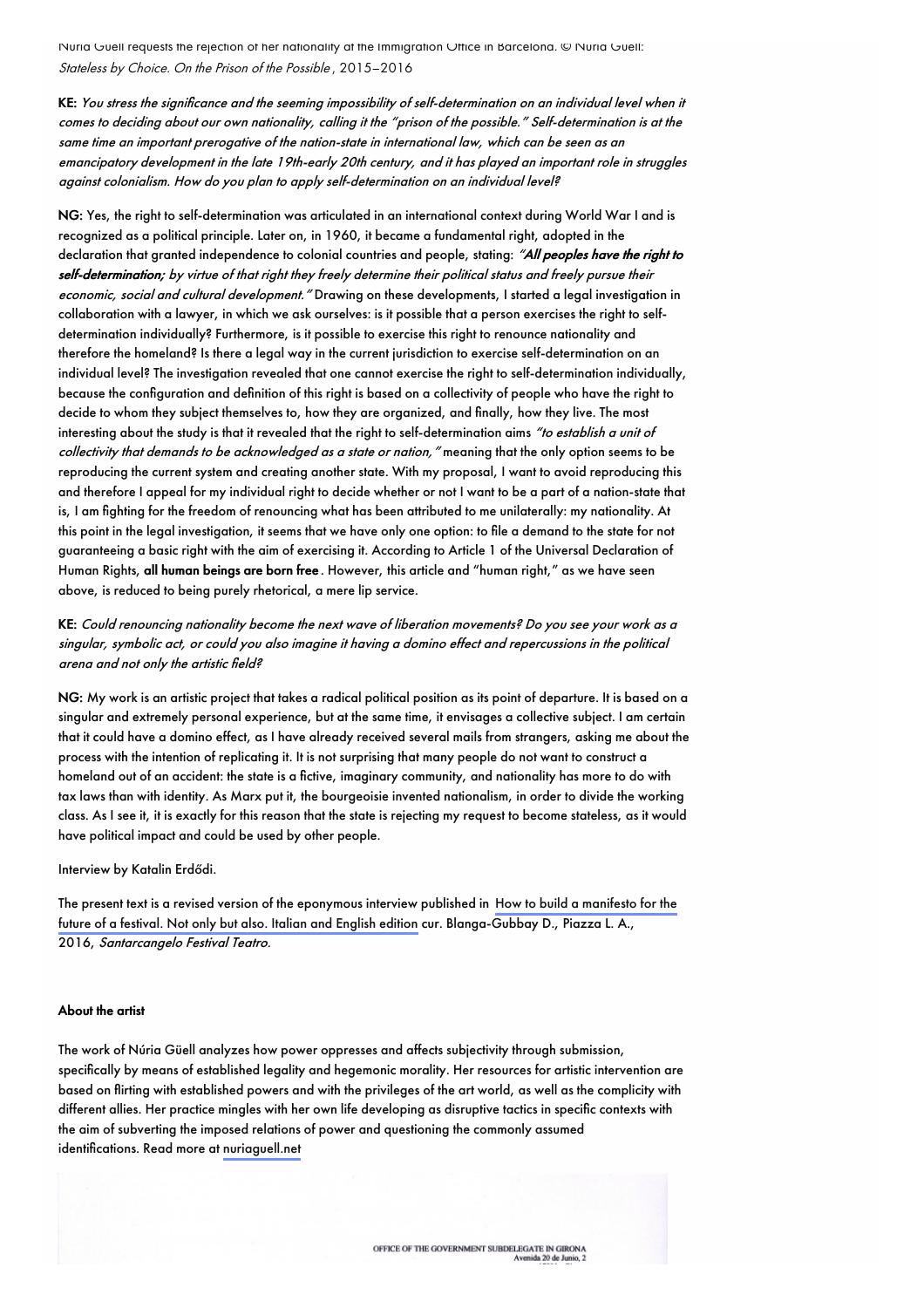### To Mr. Juan Manuel Sánchez-Bustamante, GOVERNMENT SUBDELEGATE IN GIRONA

Ms. Núria Güell Serra, of legal age, with address at 17411 Vidreres, C/Puigmal, 667 and holding Tax ID code 45546965L; appears before the office of the Government Subdelegate in Girona and, in accordance with the law.

#### **DECLARES:**

I.- That I do not feel identified with the structure of the nation-state, with the nationalist processes or the concept of fatherland

II.- I believe that the concept of national identity is an artificial construction as there are no parameters that identify it: as various specialists have claimed, and as is universally known, not all persons who live in the same nation-state speak the same language and not all persons who speak the same language belong to the same nation-state. Nor is it the fact that all those who share a belief are compatriots. Neither is it the case with blood, as there are brothers of different nationalities, just as there are monarchs of different nations who a Neither is it the case with culture, as every cultural creation constitutes world heritage and beyond the specific, it alludes to the universal. Neither is it a matter of territory, as State borders are arbitrary, the resu agreements, trading, mediation and/or wars, and they change with historical, political and/or economic events with the aim of exercising a function of control over flows and bodies. Therefore, national identity is a constructed concept that is instilled in us by means of operations of symbolic production.

III.- In the 18<sup>th</sup> century, it was important to create the concept of nation-state in order to oppose feudalism and absolute monarchies, and with this change in beliefs, it was permitted to defend individual liberties a democratic advances in European societies, which, in legal terms, put an end to subjects and vassals. But I believe that, in this day and age, a segregative concept exists that pushes us to outdo others.

IV - There are countless horrors committed in the name of nationalism, as well as it being the basis that supports xenophobia and racism, at their peaks throughout Europe.

V.- History shows us that the origins of the nation-state are violent and that it is based on war and conquest as a way of affirming one's existence

VI.- Today, there are cases where, in my point of view, the state institutions themselves are the authors of the crimes and they are committed in the name of the security of the nation, whereby, without having a say in it, I am included.

VII.- I prefer to form part of a common community, voluntarily chosen and not imposed.

VIII.- I have never signed a contract accepting the State as my legal sphere and the fatherland as a superior value to pay homage to. And it aggrieves me when political leaders take on the office of spokesperson for a supposed collective will in which they include me through national identity.

IX.- I do not believe that national identity represents me.

### On account of the foregoing,

I REQUEST OF THE GOVERNMENT SUBDELEGATE OFFICE: That, this document having been presented, it accepts it for processing and, by virtue thereof, it agrees to grant me renunciation of Spanish<br>nationality, thereby permitting me not to have any nationality that identifies me.

It is this Justice that is requested in Dublin, on fourth February two thousand and fifteen.

With thanks in advance for your attention.

Kind regards,

Signature:

Núria Güell Serra

© Núria Güell: Stateless by Choice. On the Prison of the Possible, 2015-2016

A contribution to issue #1: A Weird Geography edited by Katalin Erdődi

### Notes:

<span id="page-4-0"></span>1. The interview took place on March 17, 2016, when the so-called Balkan Route (from Greece to Austria or Germany) was closed to Afghani citizens, after having been open only to citizens of Syria, Iraq, and Afghanistan for several weeks, thus limiting the freedom of movement of non-Syrian/Iragi/Afghani citizens from Greece onwards. Discrimination against asylum-seekers with the "wrong nationality" was harshly criticized by human rights experts and activists, see:

https://www.hrw.org/news/2016/02/11/greece/macedonia-asylum-seekers-trapped-border ↔



Cateaorv: #1 A Weird Geoaraphy. issue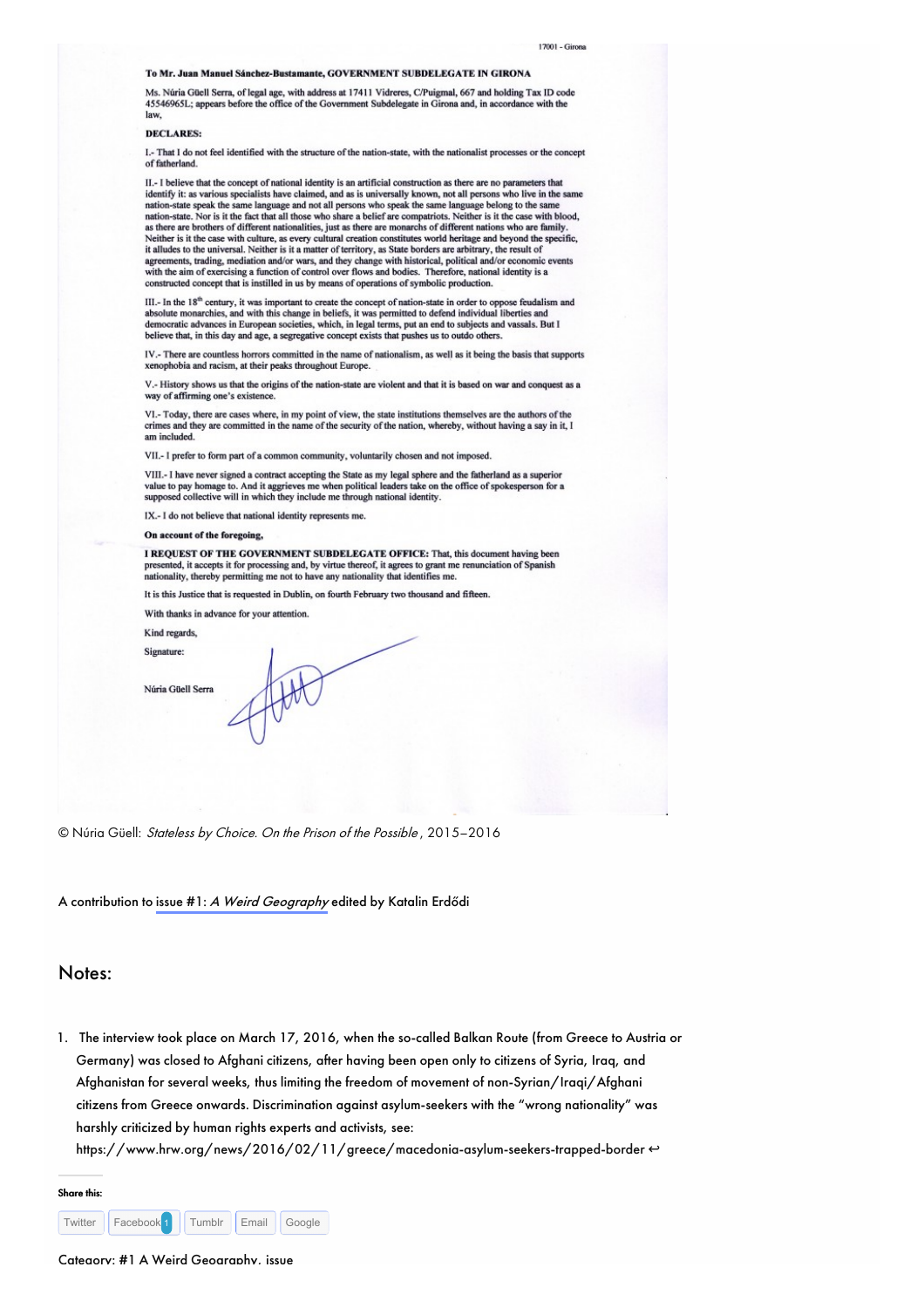

The [Steamroller](http://mezosfera.org/the-steamroller-advances-relentlessly/) Advances Relentlessly The National Salon at the Műcsarnok/Kunsthalle, Budapest



# What is [Mezosfera?](http://mezosfera.org/what-is-mezosfera/)

About tranzit.hu's new magazine on art and culture.

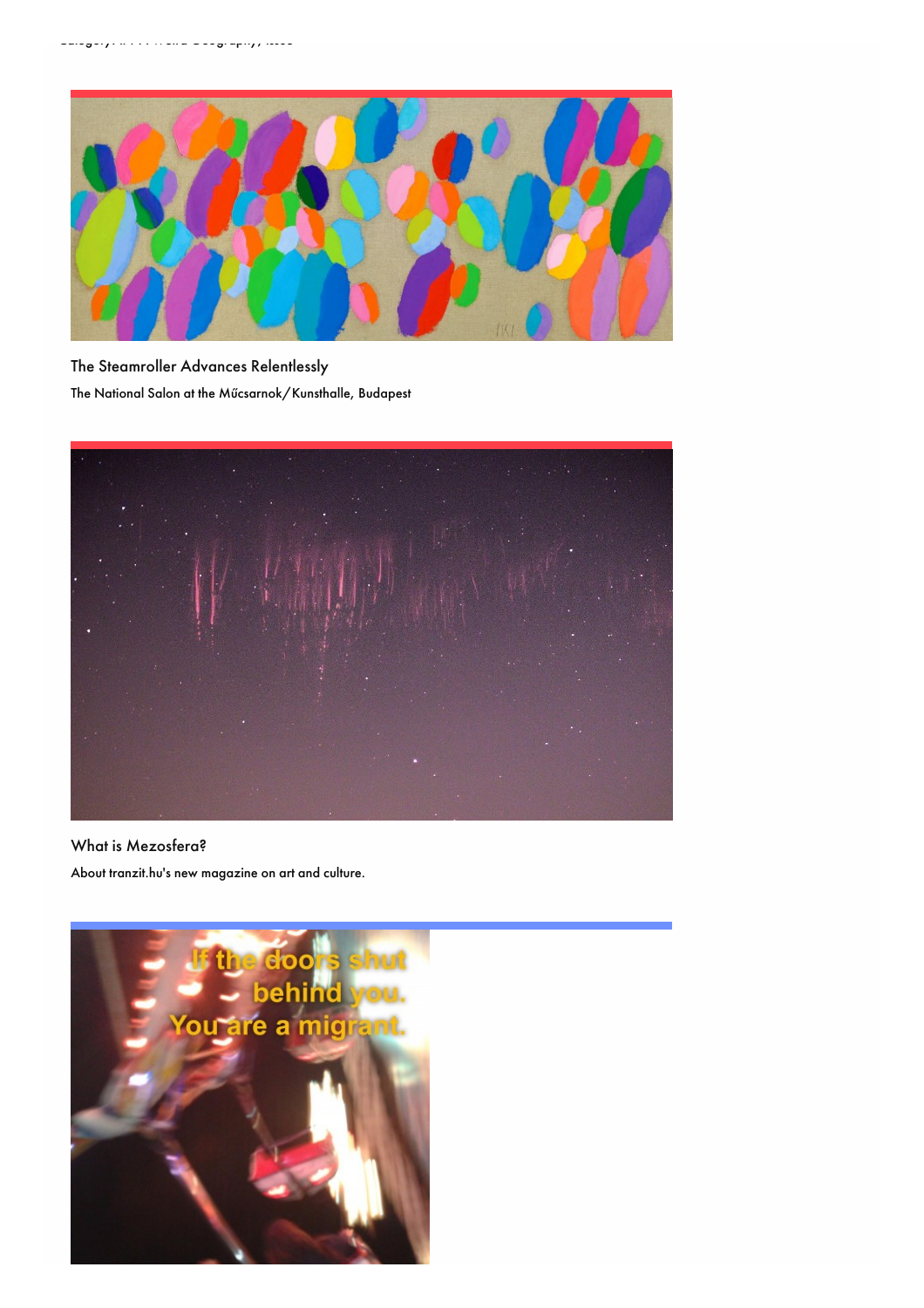

A Weird [Geography](http://mezosfera.org/a-weird-geography/) An introduction to issue #1



# [Refugees'](http://mezosfera.org/refugees-library/) Library

An on-going project initiated by Marina Naprushkina

| $\bf{0}$<br><b>Comments</b> | tranzitblogen        | $\bigcirc$ Login $\lnot$ |
|-----------------------------|----------------------|--------------------------|
| Recommend                   | L <sup>2</sup> Share | Sort by Best -           |
|                             | Start the discussion |                          |

Be the first to comment.

© 2016 tranzit.hu - Contemporary Art Organization